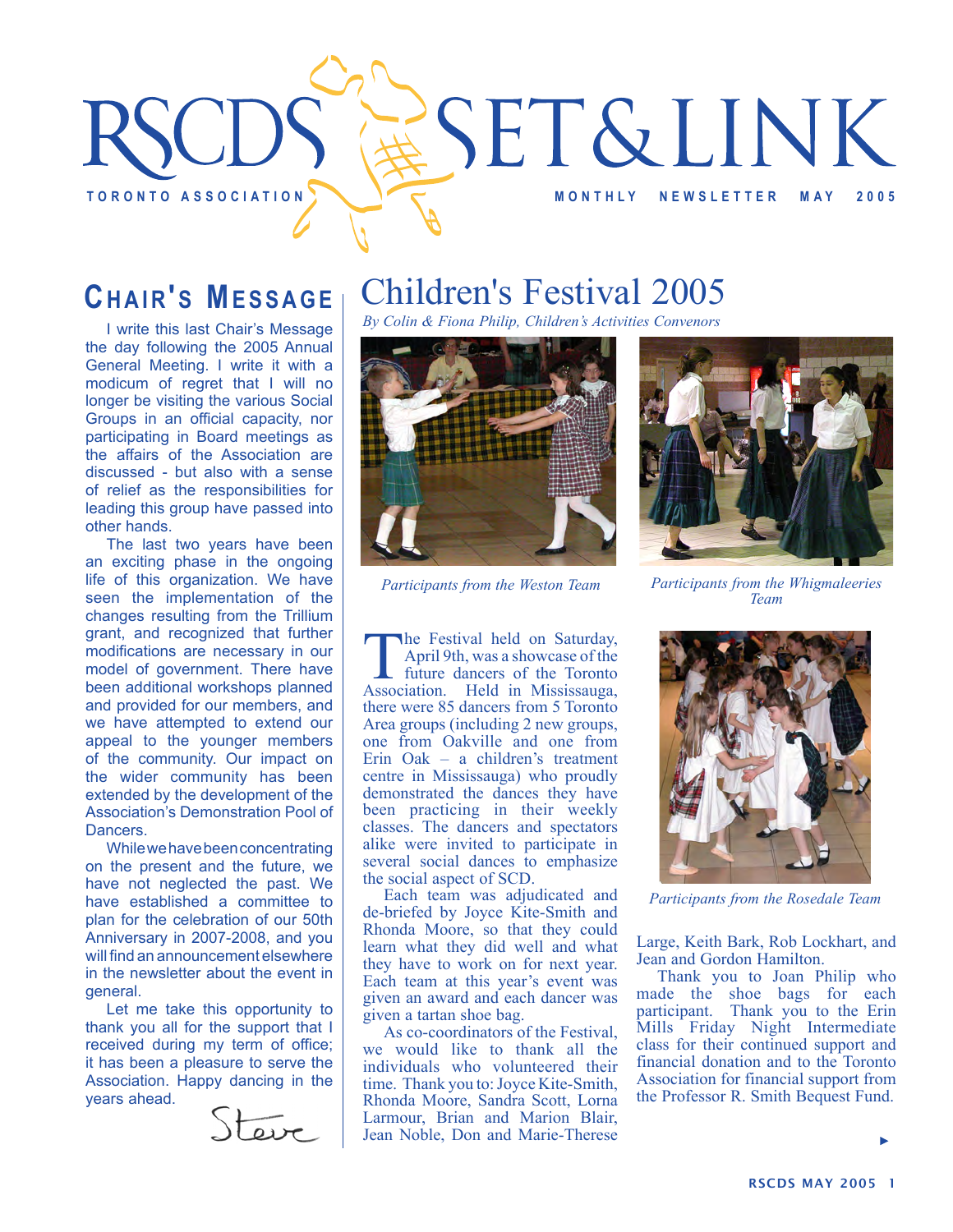#### *Continued from front page*

as follows:

### **INTERMEDIATE**

Williamson Trophy for Effort in SCD

*Rosedale*

George C. Armstrong Trophy – Spirit

*Whigmaleeries*

Hillcrest SCD Group Award for Teamwork

*Whigmaleeries*

Rosedale SCD Group Award for Excellence in Presentation *Rosedale*

Malcolm MacGregor Crosby Memorial Award (enthusiasm) *Oakville*

Elizabeth Thompson Award for **Excellence** 

*Rosedale*

#### **SENIOR**

Frances Gray Award for Best **Strathspey** 

*Rosedale*

Hamish Falconer Memorial Trophy (Spirit)

*Erin Oak*

RSCDS Toronto Association Bobby Frew Memorial Award for Excellence in Presentation Emphasis on use of and keeping time with music

*Whigmaleeries*

Erin Mills Group Award for Excellence in Teamwork *Whigmaleeries*

RSCDS Toronto Association Bob Blackie Memorial Award for Excellence in Technique

*Weston*

## The awards were presented Volunteer Profile - Ann Campbell

Ann Campbell has chaired the Tartan Ball, the Toronto Association's<br>
premier event, for the last five years. Ann chaired the Ball firstly as a<br>
Branch committee member, attending the monthly Executive meetings,<br>
and latter premier event, for the last five years. Ann chaired the Ball firstly as a and latterly as the Convenor under the Toronto Association's new governance model. We thank her for all the hard work and time she has devoted to that responsibility.

Over the years, Ann, along with her committee members, has endeavoured with great success to provide an enjoyable gala evening for dancers by organizing the many jobs such as working with the hotel staff regarding menus and room reservations, co-ordinating decorations, and encouraging participation in this event. Wintry weather and computer problems did not stop Ann and her team from making every Tartan Ball an evening to remember.

Ann has been dancing for thirty plus years and dances regularly at Brampton and Erin Mills. She also has danced with the Brampton and Ceilidh Demonstration Groups at numerous events, and is currently a member of the Toronto Association Demonstration Pool.

Ann is an enthusiastic and faithful supporter of many Association events, and often inspired by them, has devised a number of dances. One of these, St Andrew's of Brampton, has been published by the Society.

~The Volunteer Committee

Welcome the newest RSCDS Toronto Association Social Group

**Highlands of Durham Scottish Country Dancers!** 

## Wheelchair Dancing at Port Perry

Happiness is Scottish Country Dancing even if one is confined to a wheelchair.

The Highlands of Durham Scottish Country Dancers took this principle to heart during their visit last January to the Community Nursing Home at Port Perry. Through the careful advance preparation of selected dances that were manageable, HDSCDS's members were able to bring joy to the hearts of some plucky residents at the Nursing Home by wheeling them through their paces in several Scottish Country Dances.

You can bet that those dancers on two feet had a great deal of fun too. What a wonderful idea that can be emulated with those of our local groups who visit homes for the disabled to give demonstrations.

This example brings new perspective to dancing in tandem. Imagine the fun in trying Pelorus Jack with wheelchairs.



*Members of the Highlands of Durham Scottish Country Dancers and residents of Port Perry Community Nursing Home*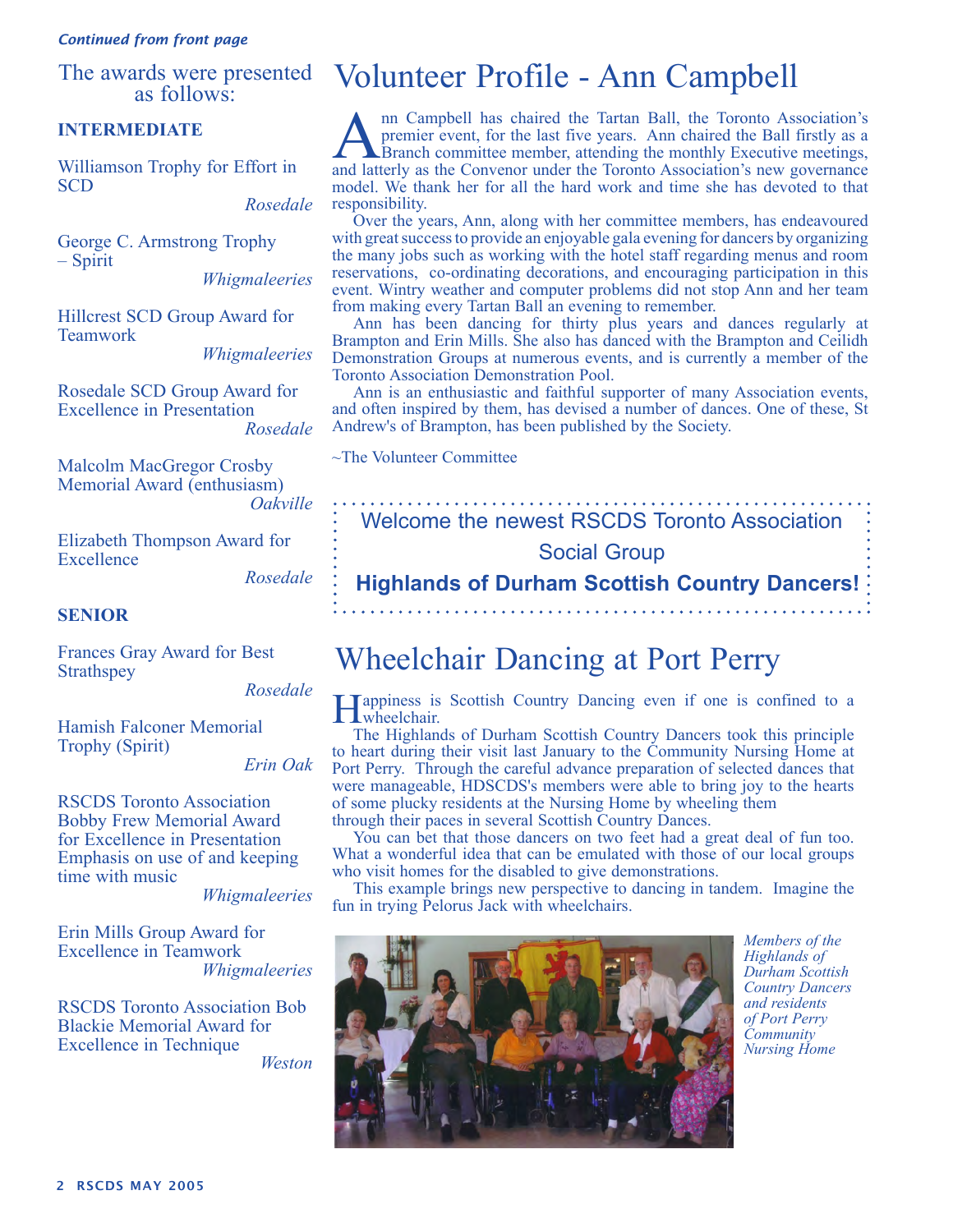# **Upcoming Events**

### **NEAR**

MAY 6, 2005, 8:00-11:00 p.m., Trinity Spring Dance at Seeley Hall, Trinity College, 6 Hoskin Av. Sponsored by the Trinity SCD Group. Music by Bobby Brown and The Scottish Accent. Light refreshments. \$30. Contact Joanne or Louis Racic 416-253- 6018; racic@sympatico.ca

MAY 6, 2005, 7:30 p.m., South Simcoe Scottish Country Dancers' Spring Dance at Knox Church, King St. South, Alliston. Music by The Scottish Experience with Gary Seagrave. \$10 at the door. Contact Debbie MacFayden 905-729-4883 or Grace Graham 705-435-3689 or dproto@sympatico.ca.

MAY 7, 2005. The first Toronto Association Youth Ball for dancers aged 10 to 20 at Newtonbrook United Church, Yonge St. and Cummer Av. Reception, dinner and dancing. Cost is \$20. Contact Fiona Philip 905-785- 8983.

MAY 7, 2005, RSCDS London (Canada) Branch's 44th Annual Ball. Music by Bobby Brown and The Scottish Accent. Contact craigan1025@rogers.com.

MAY 14, 2005, West Toronto Ball at Ramses Temple, 3100 Keele St., Toronto. Reception at 5:30, dinner at 6:30, dancing 8:30-12:30. Music by Bobby Brown and The Scottish Accent. Dances will be briefed, but not walked. Tickets are \$60 for adults and \$40 for youth 14+. Contact Julie Hatch 905-844- 9964; julie.hatch@cogeco.ca.

MAY 27-29, 2005, 21st Scottish Country Dance Weekend at Stoney Lake. Teacher is Ian Paterson, Georgetown, ON. For registration, contact Elizabeth McMahon 705-748-0396; bvon@sympatico.ca. For information, contact Krystyna Perron 705- 741-1472; dank@sympatico.ca.

MAY 27-29, 2005, The Association for Scottish Traditions and Arts - ASTA - will host the Scotland pavilion at Carrassauga - Mississauga's annual multi-cultural festival, at Rivergrove Community Centre, 5800 River Grove Av, Mississauga. Contact Patricia Heaney 1-905-877-5754 or Helen Ferguson 416-244-9538.

MAY 31-June 28, 2005, Dancing in the Park at Edwards Gardens, corner of Leslie St. and Lawrence Av. from 7:00 p.m. to dusk. Music by Bobby Brown and The Scottish Accent.

Contact John Holmberg 416-694-1218. Call 416-410-7078 after 4:00 p.m. on Tuesdays for notification of cancellations due to weather.

JUNE 11, 2005, Banks O'Couchiching Scottish Ball, Orillia. Music by Bobby Brown and The Scottish Accent. Reservations by May 13th. Contact Donna Gowland 705-325- 6623; dmgowland@encode.com or Linda Ashe 705-487-5868; lindaa@osonic.com

JUNE 23-AUGUST 4, 2005, Summer Dancing every Thursday evening at breezy Seeley Hall, Trinity College, 6 Hoskin Av, University of Toronto. Various guest teachers will brief the dances. Contact Paul Barber 416-534-0516; visit www3.sympatico.ca/ barber/malcolmson.

JUNE 27-JULY 8, 2005, The Ontario School of Piping and Drumming at St. Andrew's College, Aurora presents one and twoweek sessions in piping and drumming for boarding or day students. Contact Rob Crabtree 416-489-6414 during business hours; robcrabtree@sympatico.ca; visit kilby. sac.on.ca/ontpiping.

JULY 4-8, 2005, A fun-filled week of Scottish Country Dancing for intermediate and advanced dancers at Haliburton School of the Arts, Haliburton, ON. Instructor is Mike Turner. For information visit www.Ha liburtonSchoolofTheArts.ca For registration call 1-866-353-6464 and ask for Haliburton campus.

JULY 16, 2005, White Heather Ball in the Highlands of Durham at the Scugog Community Centre, Port Perry. Dinner followed by entertainment and dancing. Music by Bobby Brown and The Scottish Accent. Contact Marjorie 905-649-3532; mmason@bellnet.ca or Stewart 905-985-6573; tartanshop@on.aibn.com.

### **FAR**

MAY 20-22, 2005, Youth Weekend West, at UBC in Vancouver, BC for dancers 15- 30ish. Friday night BBQ, Saturday and Sunday morning classes, Saturday night ceilidh and dance, and Sunday afternoon tea dance which is open to all ages. Teachers are Sue Porter, Oban, Scotland; Anne and Neil Harrison, Oakville, ON; Rebecca Blackhall-Peters, Langley, BC. Contact Louise lmstein@sfu.ca; 604-464-5818. Visit www.youthweekend.com.

MAY 20-22, 2005, New York Branch Pawling Weekend, Hopewell Junction, NY. Teachers are Elaine Brunken, MD; Muriel Johnstone, TX; John Wilkinson, Scotland. Music by Bobby Brown and The Scottish Accent. Music for beginner class by Jim Stevenson. Visit www.rscdsnewyork.org.

JUNE 3-5, 2005, RSCDS Montreal Branch Weekend Workshop at Ste-Anne-de-Bellevue, QC. Teachers are Stella Fogg, Richmond, VA; Ian Paterson, Georgetown, ON; Elinor Vandergrift, Kenmore, WA. Dance and reception music by Laura Risk & friends. Gala dance music by Bobby Brown and The Scottish Accent. Contact Peter White 514-488-2509; scdmtl@yahoo.com; www. scdmontreal.org.

JULY 8-17, 2005, RSCDS Boston Branch's Session I, Pinewoods Camp, Plymouth MS. Contact Bob Littlehale 781-324-2798; rlittlehale@arczip.com.

JULY 9-16, 2005, Scottish Country Dance Week, Prague, Czech Republic with Ron Wallace and the Dunsmuir Dancers. Music by Gary Thomas. Program includes classes and sightseeing activities. Visit www.dvorana.cz or contact dvorana@mbox.vol.cz.

JULY 31-AUGUST , 2005 TAC Summer School, Shawnigan Lake, BC. Please note that the school is full. Contact regristrar Anne MacLeod 250-752-5864; annetacreg@yahoo. ca

**The Annual Conference Weekend and AGM for the Royal Scottish Dance Society**  will take place on November 11-13, 2005 (AGM Saturday 12th). Anyone requiring details of the weekend's events and activities can contact Brenda Hurst 416-925-6982.

Mark your calendars! The **Toronto Workshop** will be held on Saturday, November 12, 2005. More information to follow. Contact Theresa Malek theresamalek@rogers.com

*If you have an event that you would like to post here, contact Christine Bowers, Communications Director.*